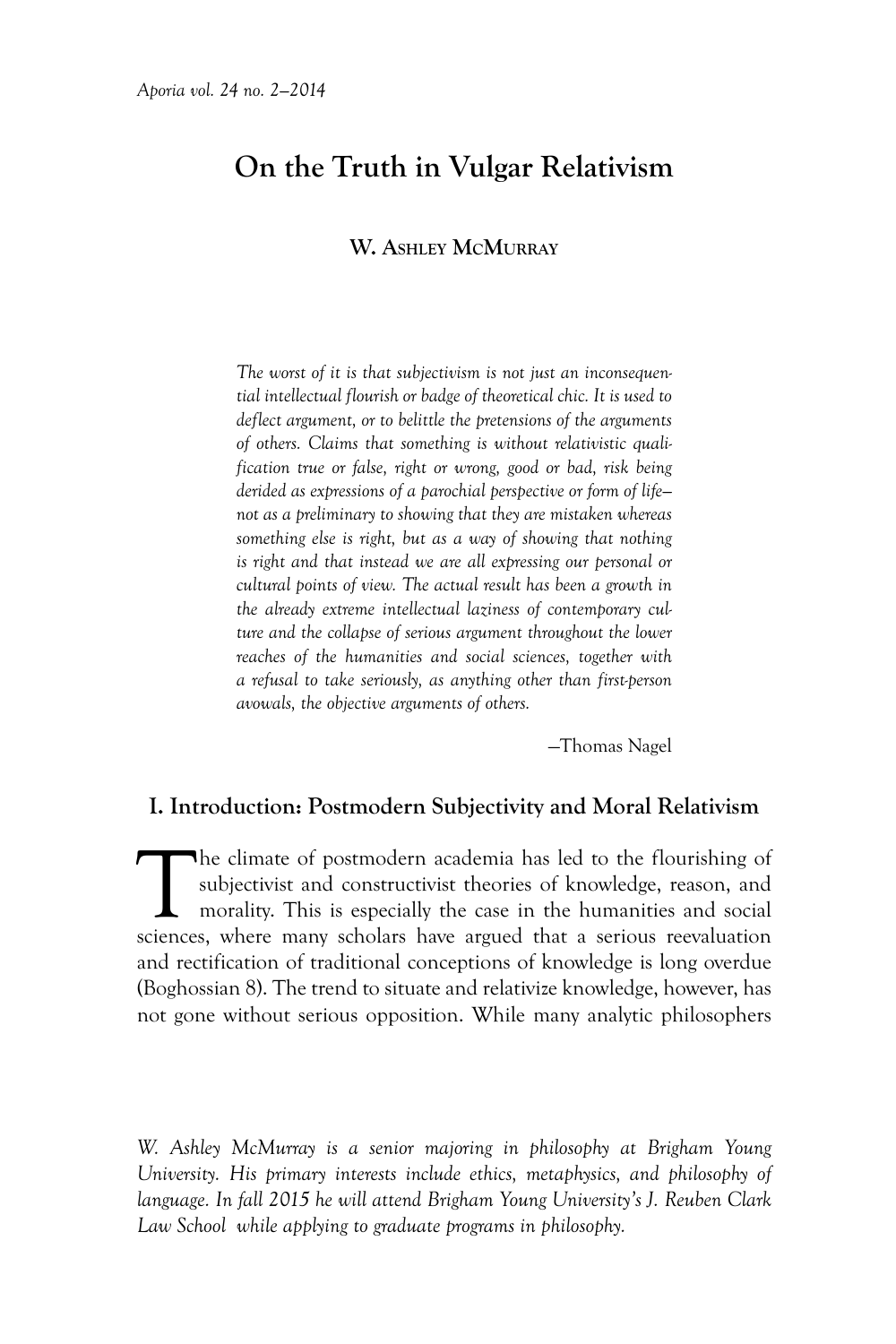dismiss constructivism as merely incoherent, some, such as Thomas Nagel and Paul Boghossian, worry that radical subjectivity has become a degenerative influence and bemoan what has become a deeply rooted suspicion of traditional objectivity (Nagel 6). I agree that it is imperative to defend objective truth, especially objective moral truth, against a fashionable tendency to resort to relativistic accounts which promise to secure our most firmly held beliefs in a world of increasingly diverse and often opposing values. Against this background, I intend to address one particular defense of moral relativism by Thomas Bennigson.

In "The Truth in Vulgar Relativism" Bennigson mounts a defense of a popular brand of moral relativism against criticisms raised by Bernard Williams. This vein of moral relativism is highly influential because it purports to provide grounds for a principle of universal tolerance: because all morality is culturally dependent, it is argued, individuals of one particular culture have no genuine grounds upon which to genuinely criticize or interfere with those who possess a different, perhaps conflicting, moral system. In his book *Morality: An Introduction to Ethics*, Williams brands this relativist justification of tolerance as "vulgar relativism" and criticizes its gross inconsistency in trying to draw universal principles from a system that denies them (20). Bennigson suggests that this inconsistency can be avoided by appealing to a more sophisticated conception of relativism that includes one or more auxiliary principles found within an agent's own cultural norms—thus saving vulgar relativism's claim as grounds for tolerance. Although his defense appears to circumvent Williams' objections, I will show that his argument is invalid and not only fails to save vulgar relativism from incoherency, but ultimately undermines tolerance altogether.

To show how Bennigson's conception of vulgar relativism thwarts its own project, this paper will proceed as follows. In sections II and III, I summarize Williams' criticism and Bennigson's defense of vulgar relativism respectively. Section IV contains Bennigson's response to a possible objection of arbitrariness and includes my concern that his solution risks sliding into a non-relativistic position. Following this discussion, I argue in section V that Bennigson misconceives his own position and that the auxiliary principle that he proposes not only cannot be used to ground a principle of tolerance, but subverts it. I then conclude in section VI with some final remarks on relativism and morality.

## **II. Williams' Rejection of Vulgar Relativism as Grounds for Tolerance**

Moral relativism is a metaethical position that stipulates that an action is morally right or wrong relative only to the norms of an individual or group. Relativism has become popular because some, such as Bennigson, argue that a specific type of moral relativism called "agent-relativism" (age-rel) is capable of justifying a principle of cross-cultural tolerance (271). Age-rel holds that the relevant norms for evaluating an action's moral status originate in the performing agent's group or culture.<sup>1</sup> In this sense, age-rel is a functionalist position in that a practice or action can be judged only according to the function it plays in its own system. Williams summarizes vulgar relativism's argument for a principle of tolerance in three propositions beginning with age-rel: "that [1] 'right' means (can only be coherently understood as meaning) 'right for a given society'; that [2] 'right for a given society' is to be understood in a functionalist sense; and that (therefore) [3] it is wrong for people in one society to condemn, interfere with, etc., the values of another society" (20). Since cross-cultural criticism is prohibited, vulgar relativism is heralded for providing grounds for tolerance between all cultures.

For example, the moral system of patriarchal society X holds that it is morally wrong for a woman to hold a position of power (economically or socially) over a man. However, the moral system of progressive society Y, which shares a border with X, maintains that men and women have equal claim to any and all positions of authority and influence. Thus the moral systems of X and Y are incompatible and have caused the two societies to conflict numerous times throughout their history. According to the vulgar relativist, both societies would find strong grounds to tolerate each other and co-exist peacefully if they adopt age-rel. If members of society X recognize that their belief regarding whether or not women should be allowed positions of influence over men can be understood as right or wrong only according to their own culture, then they will see that they cannot judge the alternative view of people in society Y and vice versa. Since neither society can make genuine moral appraisals of the practices of the other, they will see that it is wrong to do so. Thus if age-rel is true—and the vulgar relativist claims that it obviously is—all societies must recognize that it is *wrong* to make cross-cultural judgments or interfere with one another, and a universal principle of tolerance is established.

 $1$  I will use "group" and "culture" synonymously throughout this paper.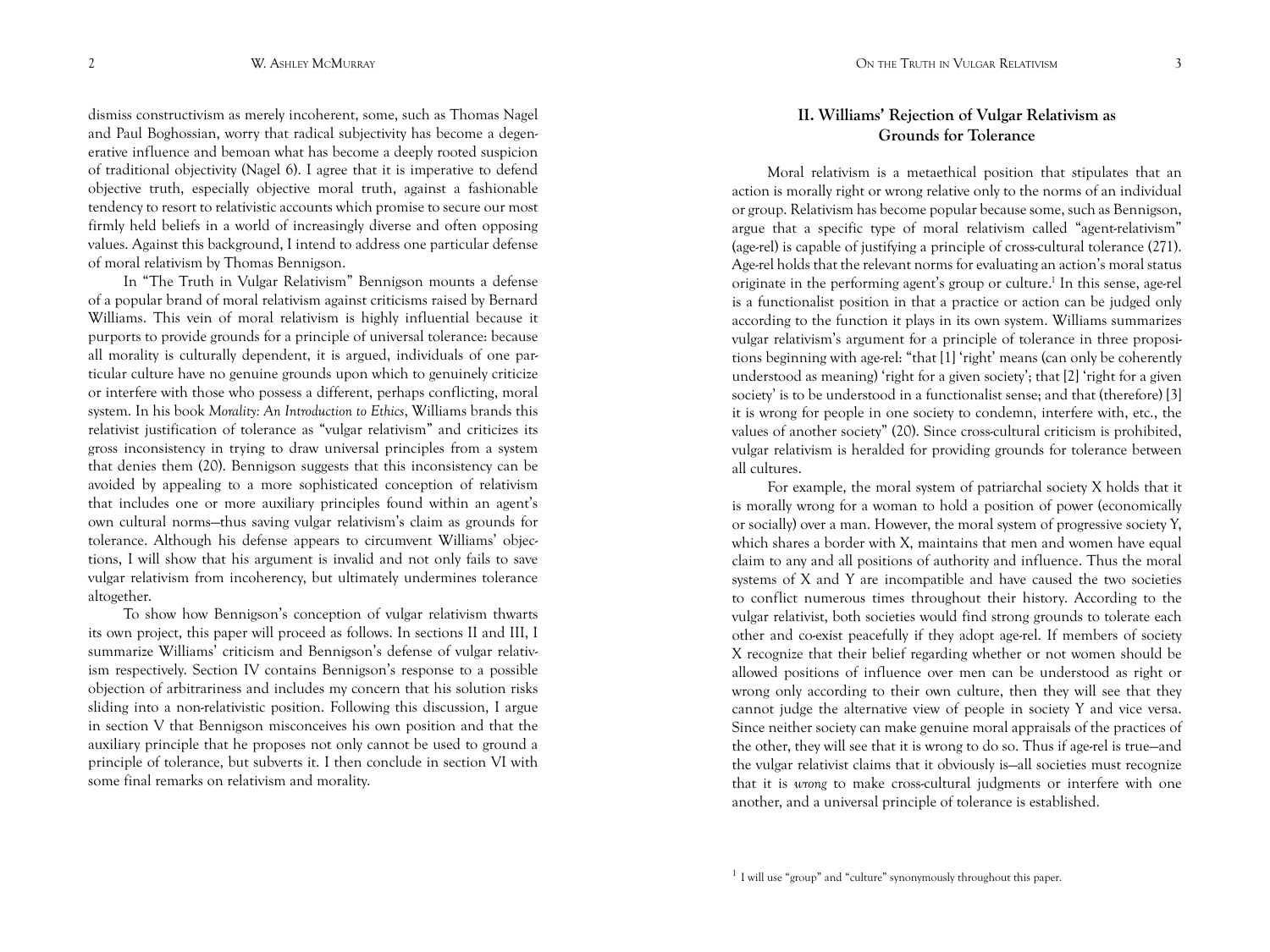Williams polemicizes vulgar relativism as "possibly the most absurd view to have been advanced even in moral philosophy" (20). The absurdity arises from the fact that the conclusion is obviously inconsistent with the premises. The first premise denies all universally binding moral principles. After all, *all* moral principles are relative to the cultural norms of the agent. Despite this, the relativist concludes in an ironic twist by affirming a universally binding claim: that it is wrong to judge conflicting values of other cultures. In other words, the relativist uses a theory negating all non-relative principles to do the very thing not allowed by that theory—to provide a nonrelative, universally binding principle. This is "the anthropologist's heresy" (21). Consequently, vulgar relativism not only fails to provide grounds for tolerance, but effectively undermines the principle of tolerance altogether. If all moral principles are right only according to the agent's own moral norms, nothing prevents a highly intolerant group from actively interfering with the values and actions of any other as long as such interference is allowed by their own norms. Trapped by inconsistency, the vulgar relativist must abandon the very virtue he or she intended to secure.

#### **III. Bennigson's Defense of Vulgar Relativism**

While Bennigson agrees that Williams' portrayal of vulgar relativism is incoherent, he suggests that a more sophisticated conception of the argument succeeds in providing grounds for tolerance. He argues that although moral relativity per se is insufficient to justify a principle of tolerance, such a principle is possible if age-rel is combined with an appropriate auxiliary principle internal to the agent's own cultural norms. To demonstrate, Bennigson gives the following principle:2

> OWA-PIP: Interference with others' actions is permissible if and only if those actions are wrong. (275)

Since an action is wrong only according to the culture of the agent performing the action, it is not difficult to see how OWA-PIP's addition leads to tolerance. To borrow from Bennigson's own example, consider a scenario involving two members of a cannibal society: Charlie and Albert. If Charlie plans to kill and eat his plump but otherwise innocent neighbor Albert and doing so accords with his cultural norms, then I must judge it to be right even though my own social norms condemn cannibalism as morally reprehensible (275). Because Charlie's action is right (or at the very least, not

wrong), OWA-PIP prevents me from interfering, i.e. my non-interference principle demands that I tolerate Charlie killing and eating Albert. Thus, age-rel in conjunction with a suitable auxiliary principle provide reasonable grounds for practicing tolerance across cultures.

Bennigson anticipates two objections that threaten his modified version of vulgar relativism: (i) the appraising agent may have auxiliary principles other than OWA-PIP that justify interference, and (ii) accepting age-rel risks undermining all moral principles. The first objection is easily dispatched. An opponent of age-rel might protest that it is highly plausible that our moral system contains an auxiliary principle that demands that we prevent harm to the innocent. If this principle's functional role is more fundamental within our moral system than OWA-PIP, it would override the non-interference principle. In this case, age-rel permits us to forego tolerance and interfere with Charlie's cannibalism (275). Thus, Bennigson's argument seems self-defeating. However, this result proves to be unproblematic. The very fact that a decision has to be made at all between which principles to follow is sufficient to show that age-rel plays a significant role in promoting tolerance, albeit with a little help. He aims to show not that age-rel leads *necessarily* to tolerant behavior, but that age-rel makes a difference in decisions to be tolerant even if a culture's specific moral norms end up favoring interference (276). Even a nudge toward tolerance is enough.

# **IV. Arbitrariness, Respect, and Bennigson's Unintended Appeal to Universal Principles**

The second objection is more difficult to resolve. In essence it raises the concern that accepting age-rel actually undermines all moral principles, tolerance included. After all, if grounds upon which to judge one moral system as preferable to another do not exist, choosing becomes arbitrary. If our moral systems are arbitrary, then there seems to be little reason for us to accept that moral systems make serious claims on us; therefore, we can do as we please. This objection can be focused on moral principles themselves: if our moral principles are nothing more than ungrounded social norms, and if we understand that actions are right merely because social norms permit them, then both our moral principles and the moral status of any action lose their power to seriously influence our decisions. Two examples will help illustrate this point.

Consider the case of a woman who is confronted by two conflicting rules of etiquette. The first rule posits that when eating, one ought to place one's free hands *below* the table; the second, that one ought to place them *above* the table. Given that she is provided with no grounds,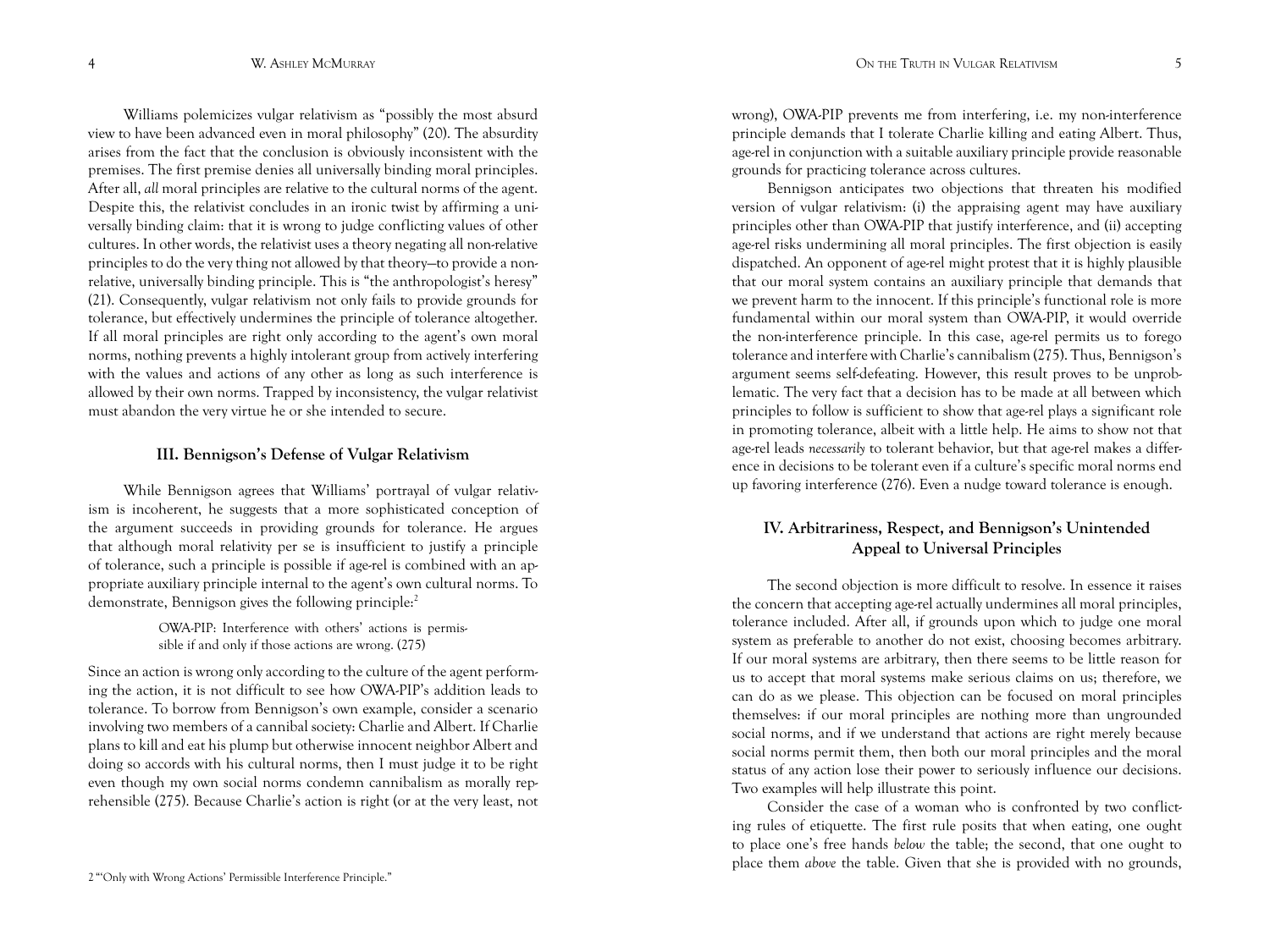nor can she be, for judging in favor of one rule over the other, any choice between them will necessarily be arbitrary. Moreover, nothing prevents her from switching back and forth between the two at will except perhaps some non-rational attachment acquired through habit or some pre-rational psychological disposition.

Perhaps an even more stripped down example might be useful to demonstrate the danger of arbitrariness. Imagine a man who must choose between two boxes, one red and one blue. Except for their color, the boxes are indistinguishable in every respect. Any choice the man makes will be arbitrary, since there is nothing—no objective ground—by which he could rationally judge one to be superior to the other. A selection will necessarily be made either at random or by some subjective inclination toward one color or the other. In either case, it cannot be said that he chose rightly or wrongly, or even poorly, neither can he be called inconsistent if he changes his mind after making a selection. Similarly, if there is no objective ground upon which to compare and judge moral systems, then neither they nor their principles, can be said to be preferable any more than the boxes can morality, made impotent, ceases to be a genuine concern, and tolerance, stripped of significance, is left akin to an interesting though insignificant hue.

In response, Bennigson claims that if we can find compelling reasons to respect the principles of our moral system, then those reasons will also apply to those of other systems and the significance and force of both morality and tolerance can be saved. According to Bennigson, we respect moral principles because of their purpose: they provide the peace and stability necessary for individuals living in societies to grow and reach their potential (278). That we are required to drive on the right side of the road rather than the left is surely arbitrary, but no one makes serious claims that such a requirement is worthless or lacks normative force. We obey and value rules of the road because they help prevent chaos on the streets. Just like rules of the road, the arbitrariness of the principles in a moral system is irrelevant—their function is reason enough to obey and attach worth to them (278). Therefore, if these grounds for valuing moral norms is accepted, then age-rel does not subvert morality and our moral principles will continue to affect our justifications for interfering or tolerating. I believe that Bennigson is correct in his justification for the value of arbitrary moral norms. However, it also seems that there are reasonable grounds to suspect that accepting his argument ultimately requires us to reject moral relativism altogether.

It appears as if, without realizing it, Bennigson saves age-rel from undermining morality by appealing to universal, non-relative principles. The auxiliary principles of a moral system survive age-rel on the basis of values

that provide grounds for respecting them even if they are arbitrary. This respect stems from the value of peaceful coexistence and growth. Lest he is accused of legitimizing respect for morality on purely theoretical grounds, Bennigson holds that we *do* in fact subscribe to this value (278). However, it seems plausible that the motivating power of this universal value stems from an associated principle: that one ought to promote peaceful living and human development. Moreover, it seems intuitive and uncontroversial that if one genuinely desires some state of affairs, then one also ought to work to bring them about. Thus if all people desire to live in a state of peaceful coexistence and growth, then all people ought to promote this state. If this is true, it is unclear that Bennigson's version of vulgar relativism is even a form of relativism.

In order for age-rel to not undermine all morality, the principle that one ought to promote harmonious coexistence must be extended to all other moral systems as a foundation for those systems. Otherwise they would be arbitrary and we could ignore them. However, if this principle legitimizes all moral systems, and if all moral systems *do* actually subscribe to and require such a principle, then it is difficult to imagine how such a principle could be described as something other than a non-relative, universal, and necessary moral principle (274). But if such a universal principle exists, then it could be appealed to in order to make normative moral judgments across cultures: the norms or actions of any culture that do not promote stability and growth can be considered *wrong*. With such a standard, it is not difficult to conceive that morality is not relative in any fundamental sense at all. It is equally plausible that differences in cultural moral norms are simply the result of each society's more or less successful fleshing out of those fundamental moral principles into normative social mores. These could then be evaluated for objective legitimacy according to those fundamental principles. Relativism that can sustain itself only on universal principles is not relativism at all.

#### **V. Moral Bearing and Validity**

However, even if we accept that age-rel avoids undermining morality without relying on universal principles, Bennigson's argument is still invalid. According to his argument, age-rel supports tolerance because it helps us determine that actions we would normally judge to be wrong are, in fact, not wrong. This, in conjunction with OWA-PIP, determines that we cannot interfere with the actions of agents belonging to other cultures. However, if the moral status of an action is relevant only to the agent's group, then to say that an action is right or wrong is to say that its moral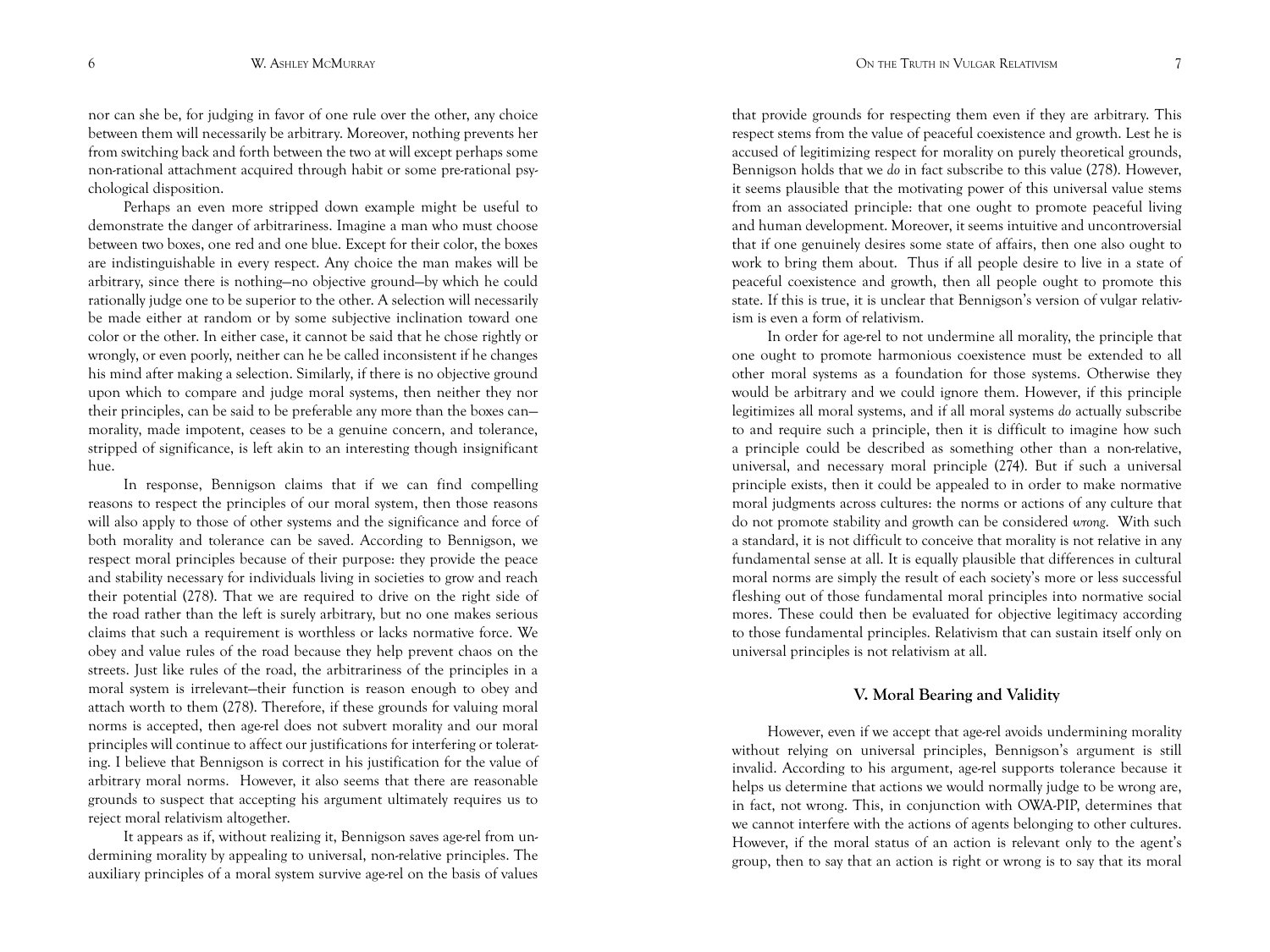rightness or wrongness is limited exclusively to the agent's group itself. Therefore, the moral status of an action would have no moral implications for another group. If the moral status of an action does not bear on outside observers, then all actions performed by outside agents are essentially amoral—such actions are neither right nor wrong. If this is true, then the non-interference principle would never come into play because it requires a genuine moral status in order to evaluate whether or not it is appropriate to interfere. OWA-PIP would simply be irrelevant.

It is conceivable that Bennigson could claim this is an uncharitable reading; that all that is required to avoid this problem is a slight clarification. Namely, he could assert that OWA-PIP operates according to the truth-value of the moral status of an action for the agent. Thus the principle could be reformulated as:

> OWA-PIP': Interference with others' actions is permissible if and only if it is *true* that those actions are wrong within the agent's moral system (i.e., that it is true that those actions are wrong *for the agent*).

Now the truth-value, rather than the moral status itself, brings the non-interference principle into play. That is, the relevant question is this: is it *true* that the agent's action is wrong according to his or her moral system? If it is true, then an outsider operating under OWA-PIP' may rightly interfere. Thus, the moral value (i.e. the rightness or wrongness) of an agent's action is relevant only insofar as it determines a truth-value.

This distinction is important because of the nature of moral relativism. The moral relativist runs into trouble when making cross-cultural judgments of moral values because the nature of relativism prohibits that very activity. On the other hand, the moral relativist needs no reservations when dealing with truth-values since, unlike moral values, they function as objective facts about the world—anyone can look at and evaluate them. However, a problem remains: it is unclear how the shift of concern from moral values to truth-values is justified apart from mere argumentative convenience.

Although the modified principle appears to solve the issue regarding cross-cultural moral evaluation, it is difficult to see why this concern for the truth-value is not ad hoc. As Williams indicated, our moral principles are understood as functionalist insofar as they play a meaningful role within our value system (20). To show that OWA-PIP' is not ad hoc, we must answer why anyone would care about the truth-value regarding the moral status of actions performed by agents outside his or her own culture. To ask this is to ask why it matters to me that it is *true* that an action is right or wrong for someone else (i.e. of an agent from another culture). But this

question merely pushes the initial problem back one step; it is equivalent to asking why it matters to me that an action is morally right or wrong for someone else. It seems prima facie true that my concern over whether or not it is true that an action is morally wrong depends on my concern about the action's moral value itself. Thus, it seems reasonable to ask why it should matter to me if a woman violates her cultural norms by putting her hands above dining table rather than below.

I can think of two reasons relevant to Bennigson's argument why this may be the case. First, by acting immorally within their system, they affect me indirectly. For example, an agent who acts immorally harms that system's ability to achieve peaceful coexistence and growth; since peace and stability are objective goods that I value and ought to promote, I ought to interfere. However, this relies not on the fact that their actions are wrong within their normative system, but rather on the fact that their actions contribute to a state of affairs that bears upon *my* normative system. If the woman placing her hand above the table contributes to some objective instability in the world, then I will respond, not because her action was *wrong for her*, but because there is a consequence that is *wrong for me*—it is wrong to allow actions that are harmful to peaceful coexistence and growth because they are the very values that justify moral systems in the first place. In other words, the morally relevant factor it isn't that someone's action is *wrong*, but that something is causing instability and harm, and presumably any source of instability or harm—even actions consistent with their norms would justify my interference. Thus, neither age-rel nor OWA-PIP' ever come into play as factors when determining whether or not to be tolerant. Moreover, this reasoning risks falling back onto the universal moral principles discussed in section IV that allow us to judge actions cross-culturally. Regardless, appealing to indirect effects such as instability appears to be incompatible with age-rel.

The second reason the moral status of an act to the agent might matter is that their wrong action directly affects me in such a way that my own principles demand a response. For example, an individual of another culture adhering to strict pacifism may decide to attack me. But in this case, the fact that they are acting against their own norms is *irrelevant*. I would interfere even if they belonged to a warring culture which demanded such an attack—in the face of potential harm, the moral status of the act to the agent is insignificant in my determination to interfere. It would be a gross absurdity to think that, upon being attacked by members of an aggressive barbarian culture, I would entertain for even the briefest moment the thought: "As their attack is justified according to their culture, I should tolerate them and allow them to maim and, perhaps, kill me." However, it is precisely this thought that age-rel combined with OWA-PIP' would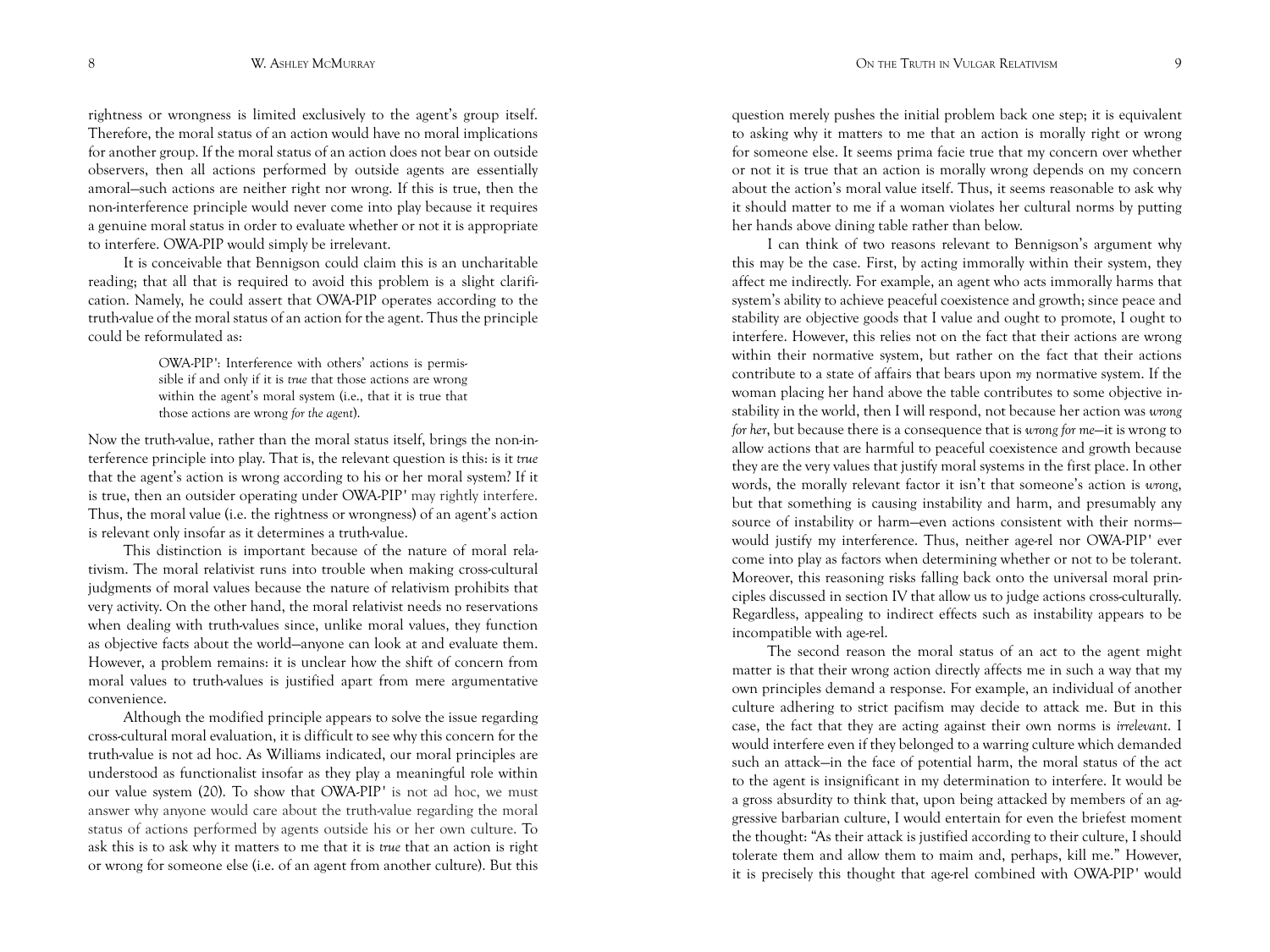require. It seems more reasonable to think that I care about their action only insofar as I judge them to be right or wrong within my own normative system, and I judge that it is wrong to attack me. Thus, the morally relevant content arises again from the fact that I judge the action from my own moral system. All that matters is that I prevent the harm, presumably by interfering. If we have no genuine concern for the moral value of an action for the agent, then we have no genuine concern regarding its truth-value and OWA-PIP' can be abandoned. Failing on both accounts, it appears, as before, that the moral status of an act has no moral bearing on an outside observer under an agent-relative conception of morality.

This lack of moral bearing is exactly what we mean when we say things like "Such and such an action is right *for so and so*." For instance, we might say that it is right *for Charlie* to eat Albert. It would be, however, perplexing to say that it is right *for me* that Charlie eats Albert. It is unclear what, if any, meaning such a statement would have. For to say that Charlie eating Albert is right for me would be equivalent to saying that Charlie's action has moral significance relative to my own cultural values—a proposition prohibited by age-rel. Such a statement would be incoherent at best. Thus, an action performed by an agent belonging to another culture can have only a non-moral status for me. For me, Charlie's cannibalism is neither right nor wrong; for me, Charlie's actions have no moral content whatsoever.

If such actions have only non-moral status for me, then the moral status of any action performed by a member of another culture never bears on my auxiliary principles, including OWA-PIP. This is because the noninterference principle governs *my own* actions—it dictates whether it is right or wrong *for me* to interfere. Considering that age-rel allows only actions with relevant moral significance (i.e., actions performed by agents in my own culture) to be evaluated by my auxiliary principles, OWA-PIP becomes incoherent (or at least irrelevant) when dealing cross-culturally since actions performed by persons outside of my culture have no moral significance for me. Thus, it appears that Bennigson's version of OWA-PIP is ill formed. The principle would be more effectively stated as:

> OWA-PIP ' ': Interference with others' actions is permissible if and only if doing so would not violate some other principle within the observer's system.

However, this reformulation is trivially true and fails to give vulgar relativists what they want. If it is true that I have an auxiliary principle that dictates that I ought to prevent harm, then OWA-PIP ' ' would permit me to prevent Charlie from killing and eating Albert regardless of their cultural norms. Because no cultural norms independent of my own have any significant

moral bearing on me, age-rel cannot provide any grounds for tolerance. As a result, it is clear not only that Bennigson's argument is invalid, but also that the very nature of age-rel continues to thwart grounds for tolerance regardless of any formulation of the noninterference principle. It is likely that the same will hold for any auxiliary principle, though this remains an open question. Regardless, even with Bennigson's addendums, vulgar relativism, rather than sustaining tolerance, has crippled it.

## **VI. Conclusion**

The truth in vulgar relativism is just this: when pressed, it is unintelligible. It certainly cannot lay any legitimate claim to tolerance. Bennigson's argument represents an unusual attempt to give philosophical credibility to a popular and intuitive position; however, it still flounders in the general incoherence that plagues subjectivist accounts of knowledge and morality. Thus, while Bennigson's more robust conception of vulgar relativism offers a critical return against opponents such as Williams, vulgar relativism—"the anthropologist's heresy"—ultimately subverts attempts to justify a principle of cross-cultural tolerance. This, however, is not unique to vulgar relativism. Most, if not all, forms of subjectivism or social constructivism seem to trap themselves in inconsistency because nearly all evaluative claims require appeals to objective standards that are authoritative simply because they transcend any one particular view—a standard that any subjectivist account is forced, by nature, to reject.<sup>3</sup>

Despite this, relativistic ideas continue to permeate contemporary thought, both in academia and in popular culture. The reason for this is not puzzling. The desire to find an intuitive defense for values such as tolerance is a strong one. The allure of subjectivist accounts of knowledge and morality is that they seem to provide just that: a way, as Boghossian explains, that appears to "supply the philosophical resources with which to protect oppressed cultures from the charge of holding false or unjustified views" (130). In this sense, their appeal is understandable, but misguided. Tolerance is a desirable thing, but it must not be secured at the cost of objective moral truth—nor can it be, seeing as the objectivity required to evaluate the moral acts of others requires a standpoint unfettered by a subjective framework that, in lieu of empowering all points of view, enervates them.

<sup>&</sup>lt;sup>3</sup> Both Nagel and Boghossian have written extensively on this subject in their books The Last Word (1997) and Fear of Knowledge (2006) respectively.